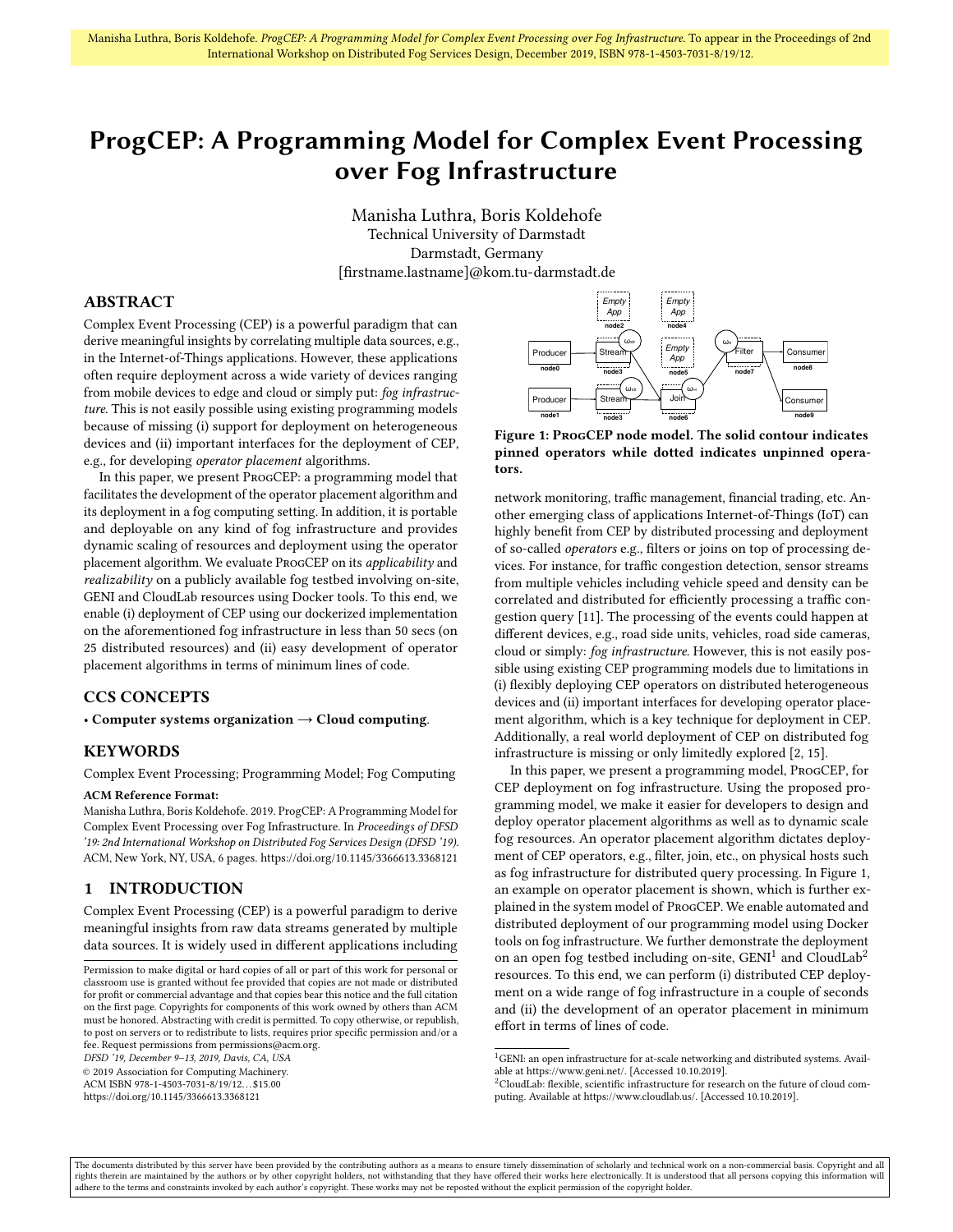Manisha Luthra, Boris Koldehofe. ProgCEP: A Programming Model for Complex Event Processing over Fog Infrastructure. To appear in the Proceedings of 2nd International Workshop on Distributed Fog Services Design, December 2019, ISBN 978-1-4503-7031-8/19/12.

<span id="page-1-2"></span>DFSD '19, December 9–13, 2019, Davis, CA, USA Manisha Luthra, Boris Koldehofe



Figure 2: Mapping of [CEP](#page-0-3) operators on Fog infrastructure model.

The paper is structured as follows. In Section [2,](#page-1-0) we provide ProgCEP model, in Section [3,](#page-1-1) we present the design including the programming model and distributed deployment using a workflow. In Section [4,](#page-4-0) we evaluate in terms of the application areas and its deployment on a publicly available fog testbed. In Section [5,](#page-5-4) we review the related work and finally we conclude and provide outlook in Section [6.](#page-5-5)

### <span id="page-1-0"></span>2 PROGCEP SYSTEM MODEL

ProgCEP comprises of event producers that generate continuous and ordered data streams. The event consumers specify a complex event that must be detected, e.g., a traffic congestion by means of a query language. A query comprises of a set of operators  $\omega \in \Omega$ such as stream ( $\omega_{str}$ ), filter ( $\omega_{\sigma}$ ), join ( $\omega_{\bowtie}$ ), etc., which are compute units that collectively define a complex event. ProgCEP inherits standard set of [CEP](#page-0-3) operators included in ADAPTIVECEP query language [\[18\]](#page-5-6). ADAPTIVECEP is a query language that is embedded in the mainstream of ProgCEP system. Using ADAPTIVECEP, Prog-CEP is able to specify complex events with [Quality of Service \(QoS\)](#page-0-3) demands that must be fulfilled by the system. Such [QoS](#page-0-3) demands can be used to specify requirements, e.g., in terms of latency that must be fulfilled by the underlying fog infrastructure.

### 2.1 Node Model

ProgCEP employs Empty Apps that serves as event brokers to host [CEP](#page-0-3) operators for distributed event processing. An Empty App is used to encapsulate any kind of [CEP](#page-0-3) operator. The basic ProgCEP system model is illustrated in Figure [1.](#page-0-0) We refer to the hosts of producers, consumers and brokers as nodes. The nodes communicate in ProgCEP by forming an overlay network that can be operated on kind of fog infrastructure. Each of these system nodes are encapsulated in separate containers. In [CEP](#page-0-3) systems, the query is collaboratively processed in the form of a directed acyclic graph called an operator graph (as seen in the figure above). ProgCEP differentiates between pinned entities, i.e., producers and consumers from unpinned entities, i.e., [CEP](#page-0-3) operators by means of what we call static and dynamic containers, respectively. As the name suggest, the static containers are pinned to one node, while the dynamic containers are unpinned meaning these can exchange operators on different nodes at runtime. In this way, we enable a flexible operator deployment on fog infrastructure.

### 2.2 Placement Model

In [CEP](#page-0-3) systems, the deployment of operators on infrastructure is dictated by means of an operator placement algorithm. It allows placement of the operators optimally or sub-optimally on physical hosts, while minimizing for a cost function of one or more [QoS](#page-0-3) metrics such as end-to-end latency. On the one hand, Prog-CEP, contributes a generic system model that allows placement of [CEP](#page-0-3) operators on any kind of fog infrastructure. On the other hand, novel operator placement algorithms can be developed and integrated easily using ProgCEP placement interfaces.

### 2.3 Fog Infrastructure Model

We consider a hierarchical fog infrastructure as shown in Figure [2,](#page-1-2) comprising of three layers: IoT, edge and cloud layer. The IoT layer comprises of IoT devices interconnected over a wireless communication link. The edge layer offers resources at the edge, which offer a low latency link to the IoT devices in physical proximity. Lastly, a fixed network cloud layer comprising distributed resources in data centers. It is important to note that cloud and edge resources are assumed to communicate via a fixed IP infrastructure, while IoT devices and edge resources can form different wireless network topologies including device-to-device communication between IoT devices.

In the IoT scenario, IoT layer represents producers and consumers while operators can be placed on any of the three layers. The end-to-end latency for this resource model is influenced by the physical proximity of resources, but also the computational power of resources. In general, we assume higher resource availability and processing power at the cloud. In contrast, IoT devices are considered to be resource-constrained because they are battery-powered. Edge nodes are considered more powerful than mobile nodes. They are however constrained in their availability.

### <span id="page-1-1"></span>3 THE PROGCEP DESIGN

ProgCEP provides a programming model to realize flexible deployment of [CEP](#page-0-3) applications on fog infrastructure. To do this, ProgCEP heavily benefits from akka $^3$  $^3$  and  $\rm{Docker}^4$  $\rm{Docker}^4$  tools. We model the set of producers  $(P)$ , consumers  $(C)$  and *Empty Apps* as akka actors. The actor based communication model of akka allows ProgCEP to form a cluster and communicates using Gossip protocol. Hence, enabling the fog infrastructure including the [Internet of Things \(IoT\)](#page-0-3) devices to communicate in a device-to-device fashion. The monitoring and placement related information is also propagated via gossip protocol among the Empty Apps. In the below sections, we first describe the programming model by explaining the placement interface and Empty Apps abstraction and then we describe the overall workflow of ProgCEP.

## 3.1 PROGCEP Programming Model

We aim for three main design goals: (i) easy deployment of operators on fog resources using state-of-the-art mechanisms while giving developers to extend it in order to uncover further opportunities (Section [3.1.1\)](#page-2-0) (ii) allow applications to easily scale up (within same node) and out (adding more nodes) as and when required (Section [3.1.2\)](#page-2-1) and (iii) provide a portable and lightweight model (with minimum footprint) that supports a wide range of heterogeneous fog resources distributed over a wide area (Section [3.1.3\)](#page-3-0).

<span id="page-1-4"></span><span id="page-1-3"></span><sup>&</sup>lt;sup>3</sup> akka: a distributed systems toolkit. Available at [https://akka.io/.](https://akka.io/) [Accessed 10.10.2019]. <sup>4</sup>Docker available at [https://www.docker.com/.](https://www.docker.com/) [Accessed 10.10.2019].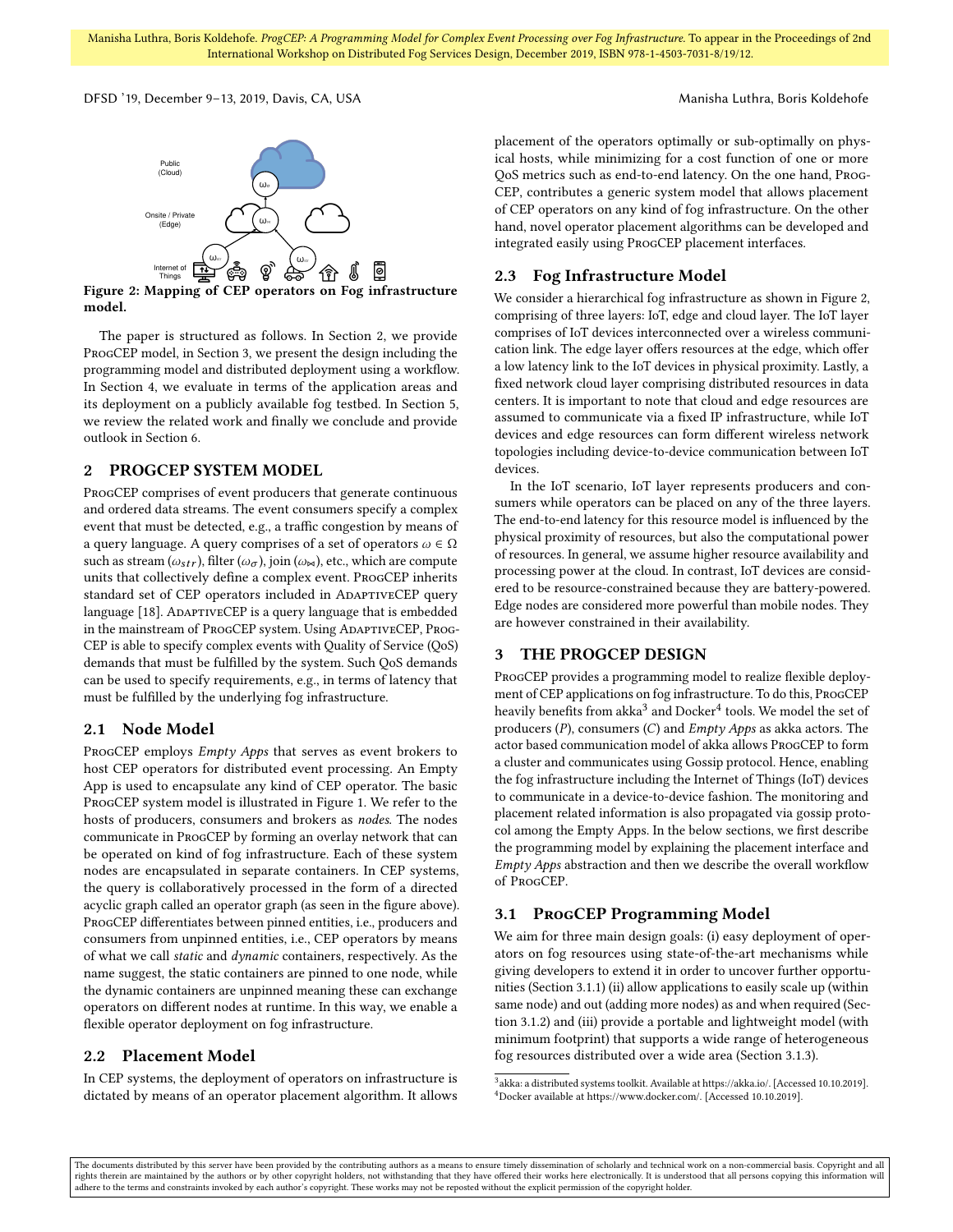ProgCEP: A Programming Model for Complex Event Processing over Fog Infrastructure DFSD '19, December 9–13, 2019, Davis, CA, USA

<span id="page-2-2"></span>

| API                                  | Description                                                                               |
|--------------------------------------|-------------------------------------------------------------------------------------------|
| mechanismName<br>getPlacementMetrics | Sets the placement mechanism name<br>Determines the OoS metrics that must be<br>optimized |
| initializePlacement                  | Resets placement parameters. (called ini-<br>tially and on reconfiguration)               |
| findHost                             | Finds physical hosts for operator place-<br>ment determined based on placement<br>metrics |
| findPossibleNodesToDeploy            | Retrieves all nodes that can host opera-<br>tors                                          |

Table 1: ProgCEP placement interface for developing novel placement algorithms.

<span id="page-2-0"></span>3.1.1 Placement Programming Model. ProgCEP placement programming model provides a means for developers to implement novel operator placement algorithm while utilizing fog infrastructure. An operator placement is defined as a suitable mapping of [CEP](#page-0-3) operator graph to available infrastructure while satisfying a cost objective function. The infrastructure as studied in the existing work is commodity hardware including bare metal servers, while utilizing some form of virtualization, e.g., virtual machines. Only a few solutions [\[2,](#page-5-2) [15\]](#page-5-3) have been proposed that consider fog computing infrastructure. They focus on proposing novel placement algorithms, while we focus on facilitating development of novel placement algorithm.

In particular, we provide a programming model for operator placement as shown in Table [1](#page-2-2) such that [CEP](#page-0-3) developers can (i) design novel placement mechanisms as well as (ii) experiment and compare against existing ones. Although, there exists a wide range of popular streaming systems, e.g., Apache Flink [\[3\]](#page-5-7) and Storm [\[8\]](#page-5-8), which allows to write [CEP](#page-0-3) applications, however, to the best of our knowledge this is the first effort in facilitating development of novel operator placement algorithms.

```
1 def findHost (cluster: Cluster) {
2 val candidates = findPossibleNodesToDeploy ( cluster
            \lambda3 applyRandomAlgorithm ( candidates )
4 }
5
6 def applyRandomAlgorithm ( candidates : Vector [ Member ]) {
       7 val random : Int = scala . util . Random . nextInt (
            candidates . size )
       8 val randomMember : Member = candidates ( random )
9 HostInfo ( randomMember , this. getPlacementMetrics () )
10 }
```
#### Listing 1: Excerpt of a Random operator placement

As prominently discussed in the literature [\[9\]](#page-5-9), we divide the existing operator placement algorithms into two main categories: (i) centralized and (ii) decentralized. A centralized placement algorithm assumes global knowledge on the network (specific [QoS](#page-0-3) metrics) to assign an operator to a physical host. In contrast, a decentralized algorithm deals with only partial knowledge on the network or cluster of hosts. It is known that finding an optimal placement is an NP-hard problem [\[4\]](#page-5-10). Hence, there exists many heuristics and approximate solutions to this problem. Both kind of placement heuristics require monitoring knowledge on the [QoS](#page-0-3) metrics. In ProgCEP, we provide explicit extensible monitors for commonly used [QoS](#page-0-3) metrics such as latency, bandwidth, CPU load, etc. Each of these metrics are measured from end-to-end, meaning

the entire path from producer to consumer. The measurements are accumulated step by step and hence individual measurements can also be fetched easily. For centralized placement algorithms, the QoS monitors transfer the observed metric to a centralized broker. While for decentralized algorithms, we provide access to well-known decentralized monitoring algorithms like Vivaldi [\[5\]](#page-5-11), which is used in prominent operator placement algorithms [\[13,](#page-5-12) [14\]](#page-5-13). Next, we explain how easy it is to implement a placement heuristic using our APIs defined in Table [1.](#page-2-2) Next, as mentioned before, each mechanism has a cost objective function of a [QoS](#page-0-3) metric. First, each placement mechanism needs to define a name, this is a simple String, e.g., Random. The cost objective function is composed of one or more [QoS](#page-0-3) metrics, e.g., latency, CPU load, bandwidth utilization, etc., that determines suitability of physical hosts for operator placement. This is determined by the getPlacementMetrics API, which connects to the respective [QoS](#page-0-3) monitor. Consequently, this helps in formulating the cost function. Thereafter, the placement parameters are initialized using initializePlacement, which is invoked in the beginning and each reconfiguration, e.g., during periodic updates. Lastly, findPossibleNodesToDeploy and findHost determines the physical host where the operator can be deployed. In Listing [1,](#page-2-3) we provide an excerpt of random algorithm using our APIs in Scala.

The findHost method is recursively called to deploy operator on random candidate host returned by applyRandomAlgorithm method. The returned host contains the information on the placement metrics, e.g., latency for operator placement algorithm that minimizes for latency. For the random algorithm it is empty.

<span id="page-2-1"></span>3.1.2 Dynamic scaling. To achieve our second design goal, we looked into two kinds of deployment modes: (i) centralized and (ii) distributed deployment. In the first design, we allow launching ProgCEP, as Docker containers on a single physical machine. Here, each system entity, namely producer, consumer and Empty Apps are encapsulated in a Docker container listening on different ports and communicating using a Docker bridge network. Although, this design provides distribution, yet it is restricted to a single physical machine and can only scale up (adding more resources to the same node, example by utilizing all the cores). Yet, users can benefit from this deployment mode for scaling up of resources.

```
1 VehicleSensor :
2 image : mluthra / progCEP
3 environment :
4 - MAIN=progcep . machinenodes . Publisher
5 - ARGS=-- port 3300 -- name VehicleSensor -- ip
            VehicleSensor -- host node1
6 ports :
7 - 3300:33008 networks :
9 - vehicularNetwork
10 deploy :
11 replicas : 2
12 restart_policy :
13 condition: on-failure
14 placement :
15 constraints : [ node . hostname == node1 ]
16 privileged : true
```
### Listing 2: Sample listing in ProgCEP Docker YAML configuration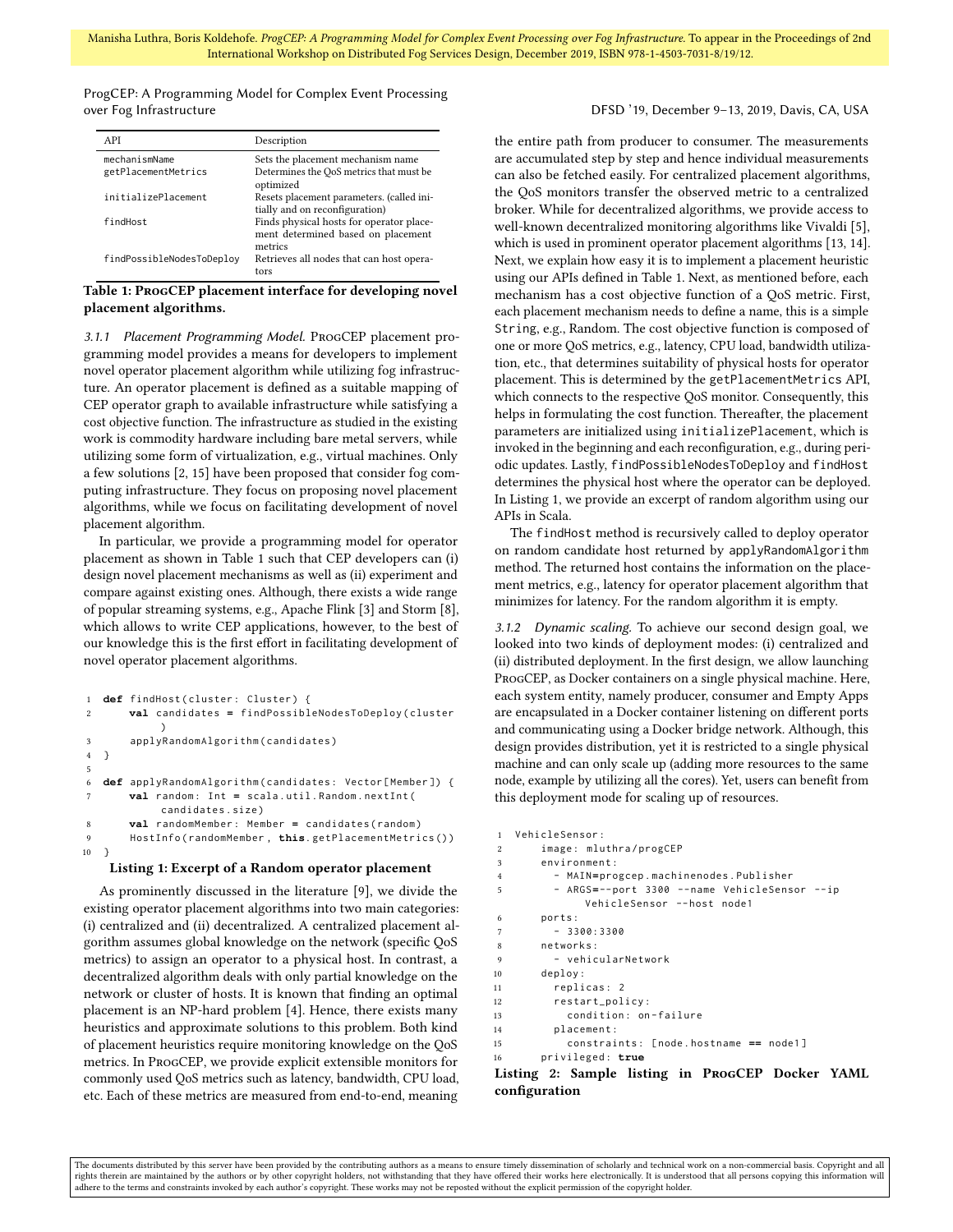### DFSD '19, December 9-13, 2019, Davis, CA, USA Manisha Luthra, Boris Koldehofe

To provide further scalability (scale out), we extended the architecture to distributed deployment mode, where we utilized resource orchestrators like Docker Swarm and Kubernetes for initial deployment. In this design, we launch ProgCEP system entities as Docker services, which can be managed by orchestrators like Docker Swarm or Kubernetes. For this, a compose configuration that specifies the placement constraints as shown in the Listing [2](#page-2-4) is maintained.

Here, VehicleSensor is a producer service with the main definition in Publisher class and corresponding name and port defined under configuration options environment and ports, respectively. The arguments (ARGS) option defines the akka actor name which is used by the akka remoting to communicate across distributed nodes. The Docker services connect in an overlay network named vehicularNetwork. A major difference between a bridge and an overlay network is that the former are isolated networks on a single engine, while the latter spans over multiple engines. The deployment can be made more reliable using the configuration option replicas and restart\_policy. The former defines the replication factor of the service while the latter defines the counter action for failures. Lastly, the placement constraint gives the initial placement of the service on the physical host. The given example in the listing is a static container service, which always remain on node1. In addition to these, dynamic containers, the Empty Apps are created and initially assigned to a node. However, these are reconfigured using operator placement algorithms as defined in the above section. We utilize such configuration to scale to multiple nodes defined in a node specification (containing metadata such as host info) as stated in Section [3.2](#page-3-1) by renaming the hostnames to node0, node1, etc. These hostnames are mapped to container service names using the above compose configuration. Consequently, the overlay network allows us to use container names to enable the communication in the network. Docker Swarm generates routing tables which map the container names to specific IP and port addresses. As placement module reconfigures the placement, Docker Swarm automatically rewrites these routing tables, which is a major advantage of using it.

<span id="page-3-0"></span>3.1.3 Container-based Virtualization. Virtualization in ProgCEP plays an important role to encapsulate applications with their dependencies on any infrastructure and hence provide platform independence, but also resource isolation which is important as multiple [IoT](#page-0-3) applications might run simultaneously on the fog infrastructure. A widely used approach towards virtualization is using hypervisor like Xen, VMWare, etc., which allows multiple guest operating systems on a single physical machine. These guest operating systems that are executed are called virtual machines (VMs). Although, VMs provide complete isolation from host it require large infrastructure and higher compute power. Another way of providing virtualization is using Linux containers, e.g., Docker containers. These provide a lightweight and faster boot times while still providing resource isolation from the host operating system. Another emerging kind of lightweight virtualization technique is unikernel, that provides complete isolation of resources from the host since it builds on the concept called library operating system. This is a method for constructing an operating system where the kernel and application runs in the same address space. However, this results in poor portability as the kernel needs to be compiled for drivers written

<span id="page-3-2"></span>

(a) ProgCEP workflow

Figure 3: ProgCEP distributed deployment on fog infrastructure illustrating the workflow.

for specific hardware. While unikernels, provide complete isolation they are bad in terms of portability. Linux containers provide ProgCEP a right level of abstraction to enable wide area portability in a lightweight way on heterogeneous fog resources. For this reason, we choose containers, specifically Docker (since it is well established) as an abstraction to build ProgCEP images.

### <span id="page-3-1"></span>3.2 ProgCEP Workflow

In Figure [3,](#page-3-2) we illustrate the workflow of utilizing the ProgCEP programming model to deploy [CEP](#page-0-3) operators on fog infrastructure. We explain the workflow using the hierarchical fog infrastructure model as follows. First,  $\bullet$  we generate the input specification for the specified number of resources to be acquired for deployment. This number is fixed, yet, not all the resources should be used for deployment. This is to acquire knowledge on the number of resources participating in the deployment. The automatic specification generator outputs a spec file, e.g., rspec.xml for GENI and CloudLab resource acquisition. This specification includes the limitations of the resources, e.g., in terms of number of cores, RAM, etc. Other commercial cloud providers e.g., AWS can also be easily integrated in this process. To acquire edge and IoT resources, similar template configuration can be utilized where, e.g., host IP addresses and user information needs to be known.

2 Next, an integration process, regenerates the global node configuration that contains aforementioned knowledge on the acquired resources. The initial resource management is performed using Docker Swarm as detailed in the programming model. Additionally, we support other resource orchestrators like Kubernetes and Apache Mesos, which can be easily integrated.  $\bigcirc$  This process is followed by download of ProgCEP and ProgCEP GUI images from the Docker hub. After successful compile and build, resource management takes place using ProgCEP placement programming model. It performs resource management and allocation using stateof-the-art placement techniques as explained in the above section. The execution environment assumes only Docker installation, however, it can be automatically installed using our setup configuration. Some instances of cloud provide readily available resources with Docker installed, e.g., CloudLab, where setup need not be performed. This decreases the deployment time. In addition, use of registry and the master-worker pattern in swarm orchestration further decreases the deployment time. This is because the Docker image has to be only downloaded once on the master. Furthermore, Swarm ensures replication and recovery of nodes and hence makes ProgCEP fault-tolerant.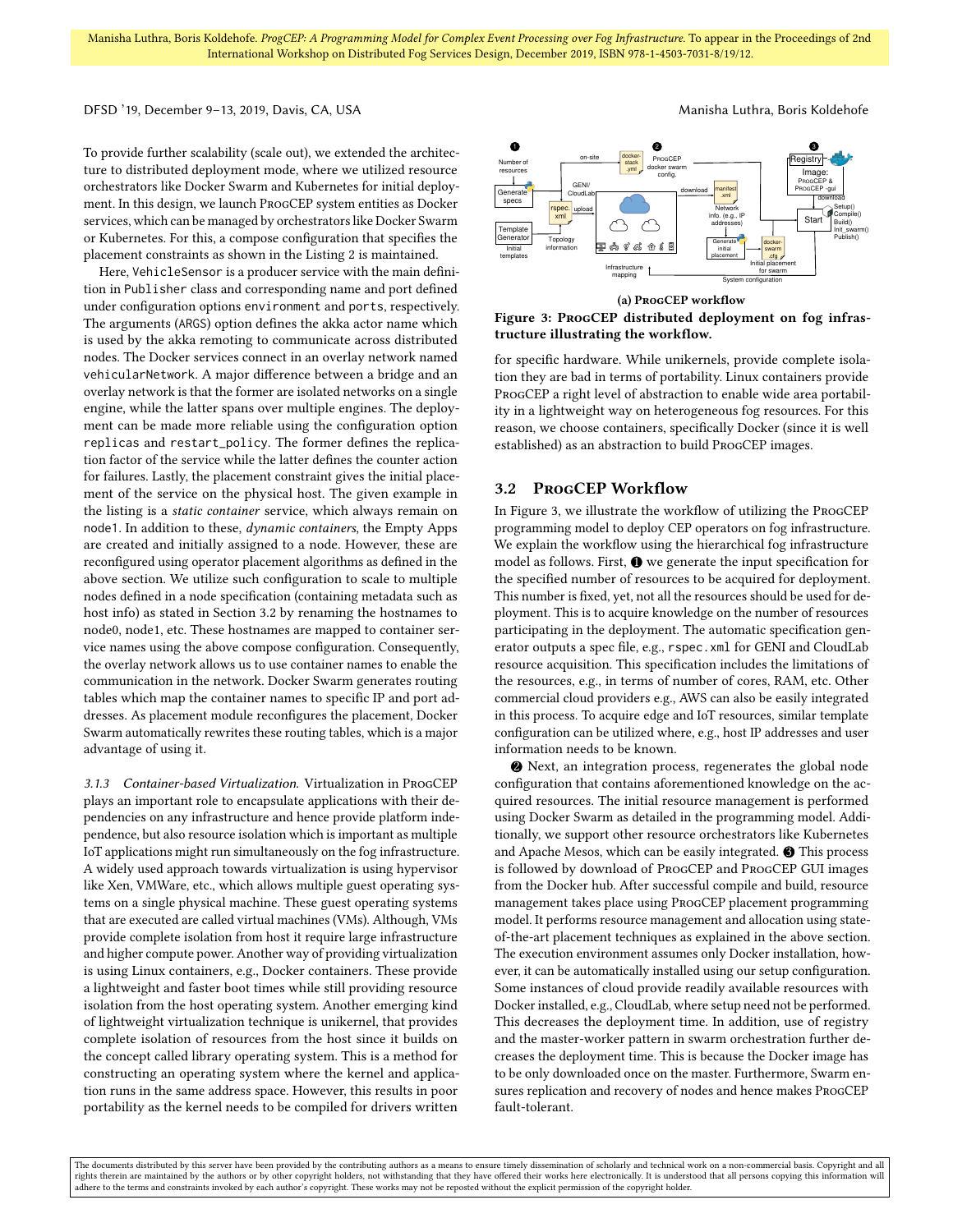Manisha Luthra, Boris Koldehofe. ProgCEP: A Programming Model for Complex Event Processing over Fog Infrastructure. To appear in the Proceedings of 2nd International Workshop on Distributed Fog Services Design, December 2019, ISBN 978-1-4503-7031-8/19/12.

ProgCEP: A Programming Model for Complex Event Processing over Fog Infrastructure DFSD '19, December 9–13, 2019, Davis, CA, USA

<span id="page-4-1"></span>

| Testbed                                          | Type                                                                  | Location                                        | of<br>#<br>resources |
|--------------------------------------------------|-----------------------------------------------------------------------|-------------------------------------------------|----------------------|
| Onsite<br><b>GENI</b><br><b>GENI</b><br>CloudLab | Intel(R) $Core(TM)$ i5-6200U<br>MAKI protogeni<br>Instageni<br>Emulah | Darmstadt<br>Darmstadt<br>Illinois<br>Wisconsin | 5<br>10              |

Table 2: Number of resources acquired for the fog infrastructure.

### <span id="page-4-0"></span>4 EVALUATION

We evaluated ProgCEP in two aspects, the applicability and realizability. In the first evaluation, by presenting the application areas we show that it is utilized to build CEP applications and develop novel operator placement algorithms in practice [\[10,](#page-5-14) [11\]](#page-5-1). In the second evaluation, we show the realization of ProgCEP on fog testbed and evaluate its performance. Lastly, we show the simplicity of our programming model by evaluating the lines of code needed to write state-of-the-art operator placement algorithms.

### 4.1 Application Areas

TCEP system. TCEP [\[11\]](#page-5-1) is a transition-capable [CEP](#page-0-3) system that develops a concept of transition i.e., to dynamically exchange operator placement mechanisms at runtime to deal with the changes in the environment and [QoS](#page-0-3) demands. The main idea behind is that there is no one-size-fits-all placement heuristic which is suitable for each environmental condition. For this, two transition modes that defines the strategy for transition were proposed. For facilitating transitions between operator placement, such a system needs to have an interface for development of an operator placement mechanism and underlying infrastructure for deployment of operators. TCEP benefits from ProgCEP programming model and placement interfaces to develop the concept of transitions and to evaluate different strategies.

Transitions in Fog Infrastructure. In [\[10\]](#page-5-14), authors explain how flexibility in utilizing fog infrastructure can be utilized for the concept of transitions. In this paper, first, the authors presented an extensive case study on multiple use cases in a smart city environment, where transitions in fog infrastructure can be helpful. Secondly, they introduced transitions in different [CEP](#page-0-3) mechanisms including operator placement. Lastly, they evaluated two placement mechanisms Relaxation [\[13\]](#page-5-12) and Mobile DCEP [\[17\]](#page-5-15) to show there is no one-size-fits-all operator placement mechanism. To achieve this, the authors utilized ProgCEP in order to develop different operator placement mechanisms using our simple interfaces.

### 4.2 Realizability

To show the benefit of ProgCEP over real fog infrastructure, we deploy it over a cluster of cloud and edge resources. For the cloud part, we utilize a mix of  $\mathrm{GENI}^1$  $\mathrm{GENI}^1$  and  $\mathrm{CloudLab}^2$  $\mathrm{CloudLab}^2$  resources and for the edge part, we utilize some on-site resources available in our lab and GENI (MAKI protogeni), in consistent to the hierarchy of our infrastructure model in Figure [2.](#page-1-2) This gives us some resources that are near to the user at edge, while some far away resources, which comprise our fog testbed. We limit the resources at the edge and on-site in terms of available memory to 2 - 4 GiB, while at cloud in GENI and CloudLab it ranges between 8GiB - 32GiB. This introduces additional heterogeneity in the available resources in

<span id="page-4-2"></span>

Figure 4: Start-up and deployment time on fog infrastructure.

<span id="page-4-3"></span>

| Placement<br>Algo-<br>rithm | Kind of Placement | OoS metric (Cost)                         | Lines of Code<br>(LOC) |
|-----------------------------|-------------------|-------------------------------------------|------------------------|
| Producer-<br>Consumer       | Centralized       |                                           | 20 LOC                 |
| Random                      | Centralized       | $\overline{\phantom{0}}$                  | 28 LOC                 |
| Global Optimal              | Centralized       | <b>Bandwidth</b><br>*Latency              | 89 LOC                 |
| Relaxation [13]             | Decentralized     | <b>Bandwidth</b><br>*Latency <sup>2</sup> | 116 LOC                |
| MOP-<br>Algorithm [14]      | Decentralized     | Bandwidth<br>*Latency                     | 98 LOC                 |
| Mobile DCEP [17]            | Decentralized     | Message-Overhead                          | 173 LOC                |

Table 3: Lines of code required to include a new placement algorithm using our interface.

terms of memory in addition to location and network latency. This is easily done using the aforementioned rspec.xml in GENI and CloudLab. GENI and CloudLab are open infrastructure for research in networking and distributed systems at large scale. We leverage from these two test-beds to acquire resources for our experimental fog infrastructure as explained in Table [2.](#page-4-1) Using the above resources, we have shown the applicability of ProgCEP for two big areas in existing work: TCEP [\[11\]](#page-5-1) and Transitions in Fog infrastructure [\[10\]](#page-5-14).

Furthermore, we evaluated on the setup, start-up and deployment time of ProgCEP on the fog infrastructure described in Table [2.](#page-4-1) The setup time for ProgCEP on each host (using Docker registry) is around 30 seconds, thanks to our improved workflow (Section [3.2\)](#page-3-1), in comparison to 180 seconds if Docker container is built on each host. In Figure [4,](#page-4-2) we present a bar plot with 95% confidence interval from 10 experiments for start-up and deployment times using our dockerized implementation. The start-up time taken by the given nodes joins the Docker swarm ranges between 300-400s for 25 nodes. The deployment time gives the amount of time required to publish the services i.e., the event producers, consumers and empty apps on the acquired cluster of resources which is done in around 70s.

To show the simplicity of our programming model we implemented simple operator placement algorithms in Scala, such as, Random (randomly chooses nodes for placement), Producer-Consumer (places on producers and consumers) and state-of-the-art Global Optimal (optimal placement), Relaxation [\[13\]](#page-5-12) and Mobile DCEP [\[17\]](#page-5-15). In Table [3,](#page-4-3) we show the respective placement algorithms, the kind, the QoS metric they target and the lines of code in which we implemented these algorithms using our programming model. It is clear that our programming model minimizes the effort of operator placement implementation, with as low as 20 LOC for simple algorithms to less than 200 LOC for sophisticated ones.